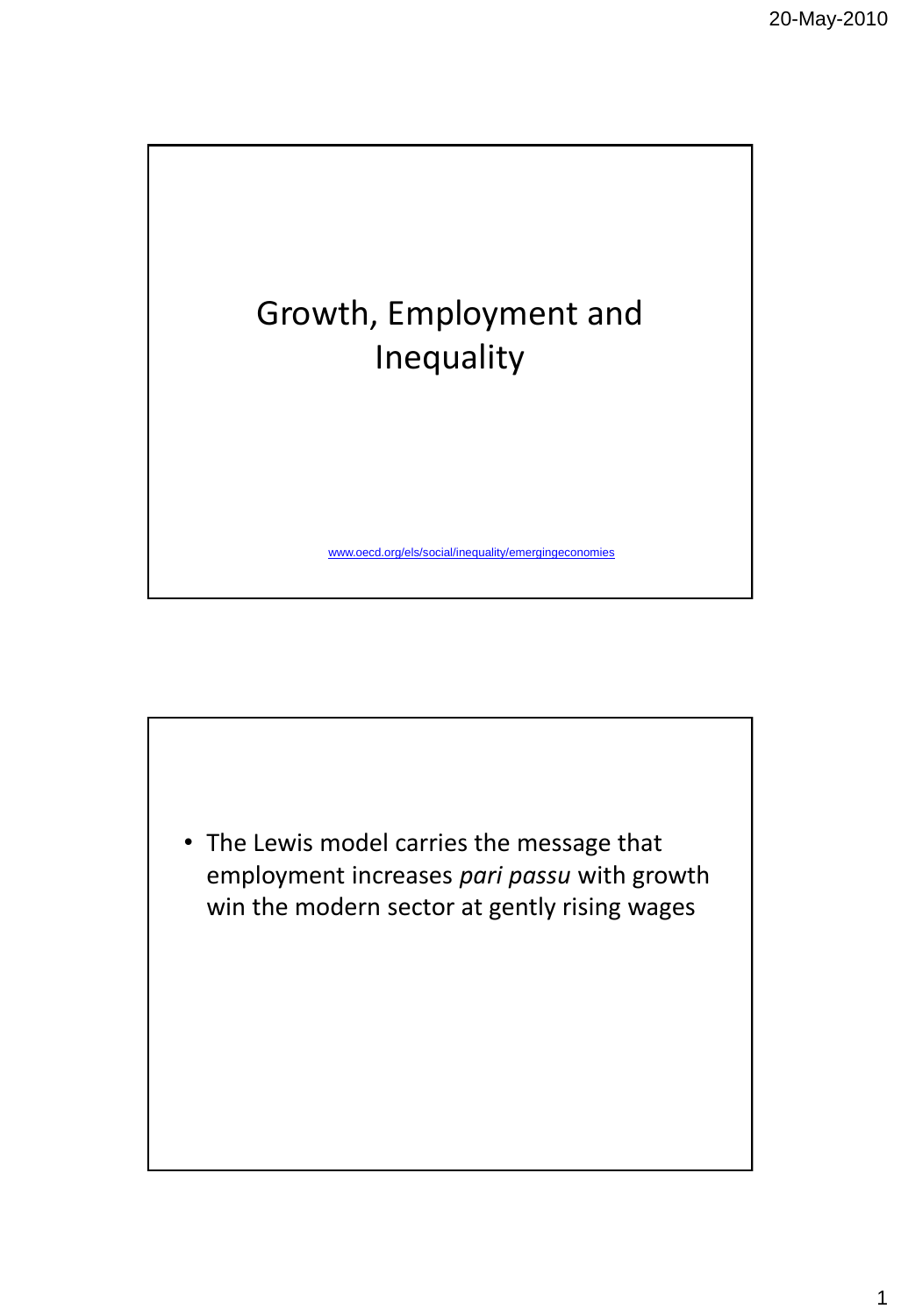

• These differentials are only partly due to institutional factors. The main factor driving these differentials is the heterogeneous quality of labor-- which is more pronounced in less developed economies



- Stability of labor employed in the firm has been recognized to have been a significant factor
- Firms may choose to have a high wage firmspecific labor force with a high degree of onthe-job training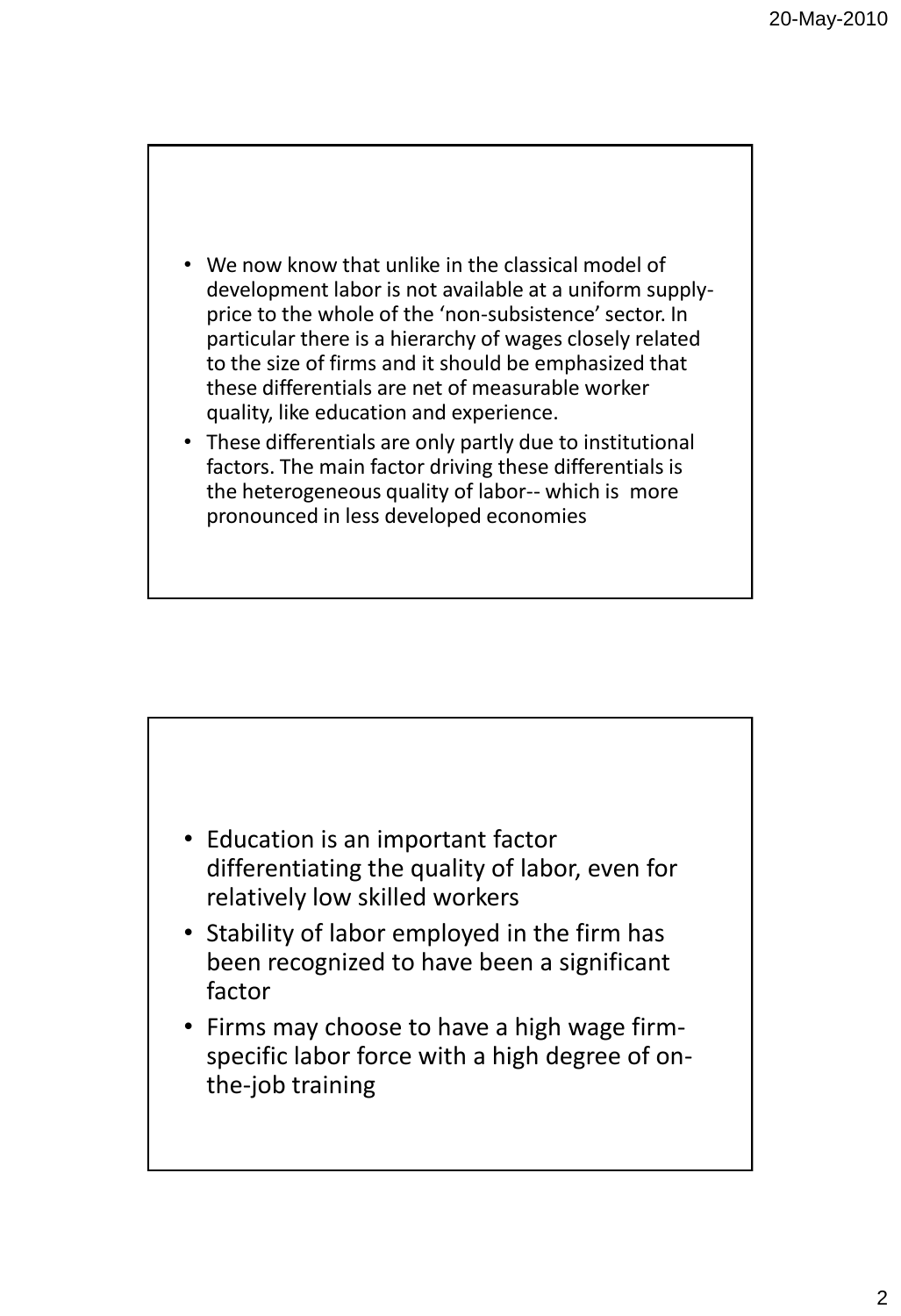• Given this heterogeneity of wage (and productivity) levels across modern sector firms, where jobs are being created is of crucial significance for both growth and inequality in a developing economy

- There has been a strong bi-modal distribution in employment—even when we confine our attention to the nonhousehold sub-sector in manufacturing—with concentration of employment at the small and large size-groups of establishments, with a conspicuous 'missing middle'. A related point is that the productivity (and wage) gap between the two extreme size groups is much larger in India than in other Asian economies.
- The size distribution of employment seems to have changed little in spite of the higher rate of growth of value added in the large-scale sub-sector. This is because the employment elasticity in the latter has been low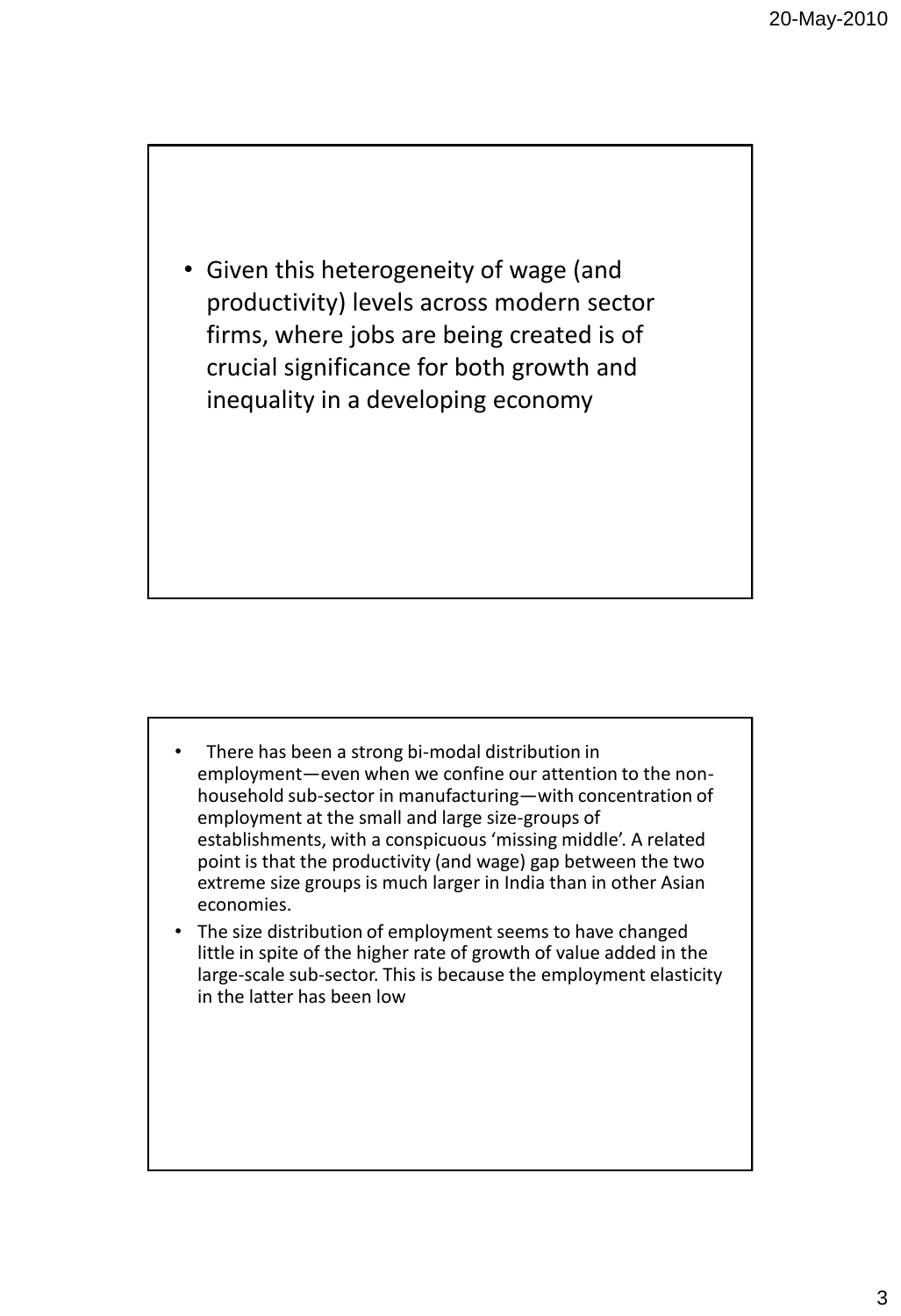

• This pattern also contributes to increase in inequality



- The regime of protection for the small-scale was largely dismantled after the reforms, but the dualistic pattern in manufacturing does not seem to have changed significantly
- What are the possible factors at play?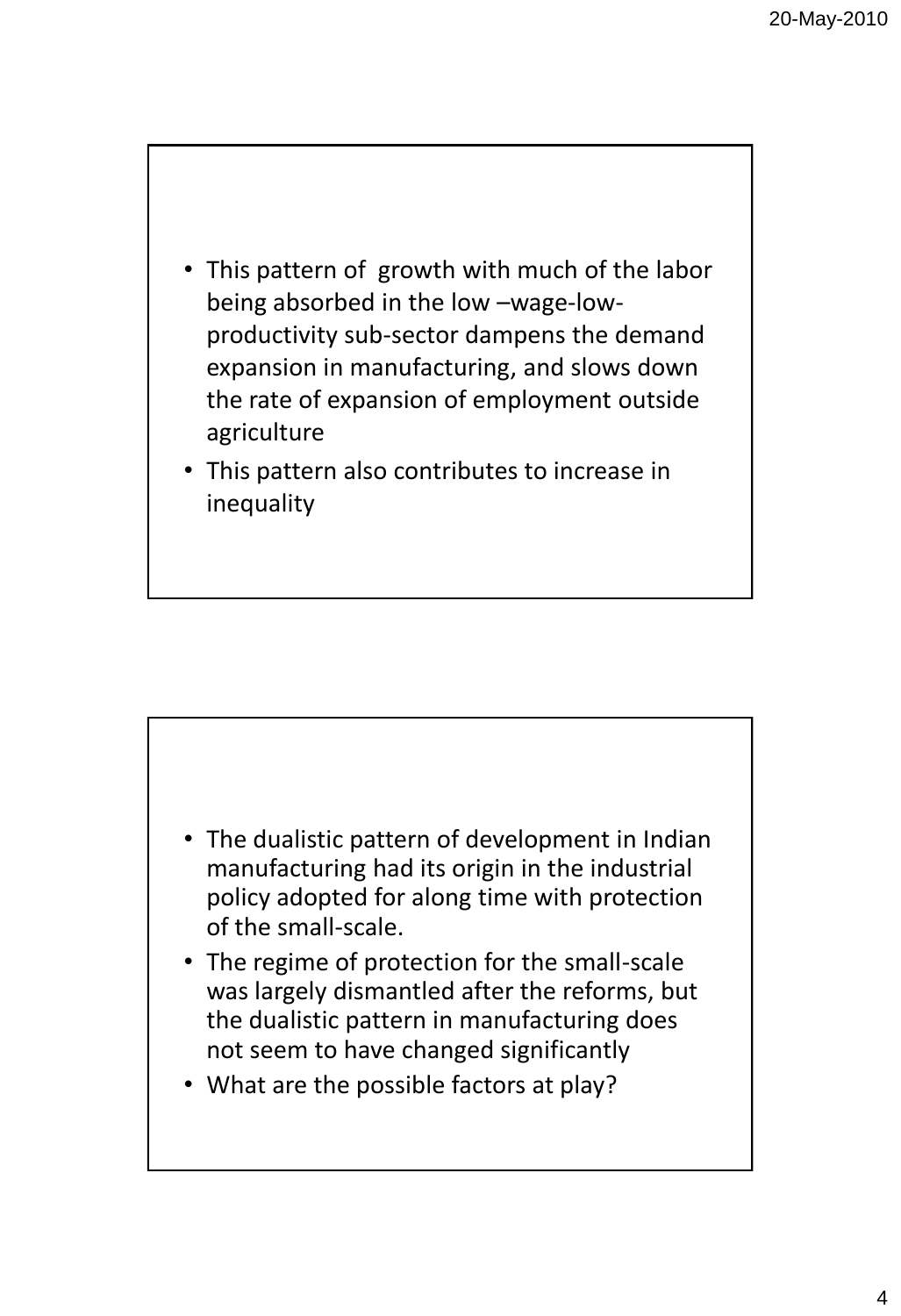

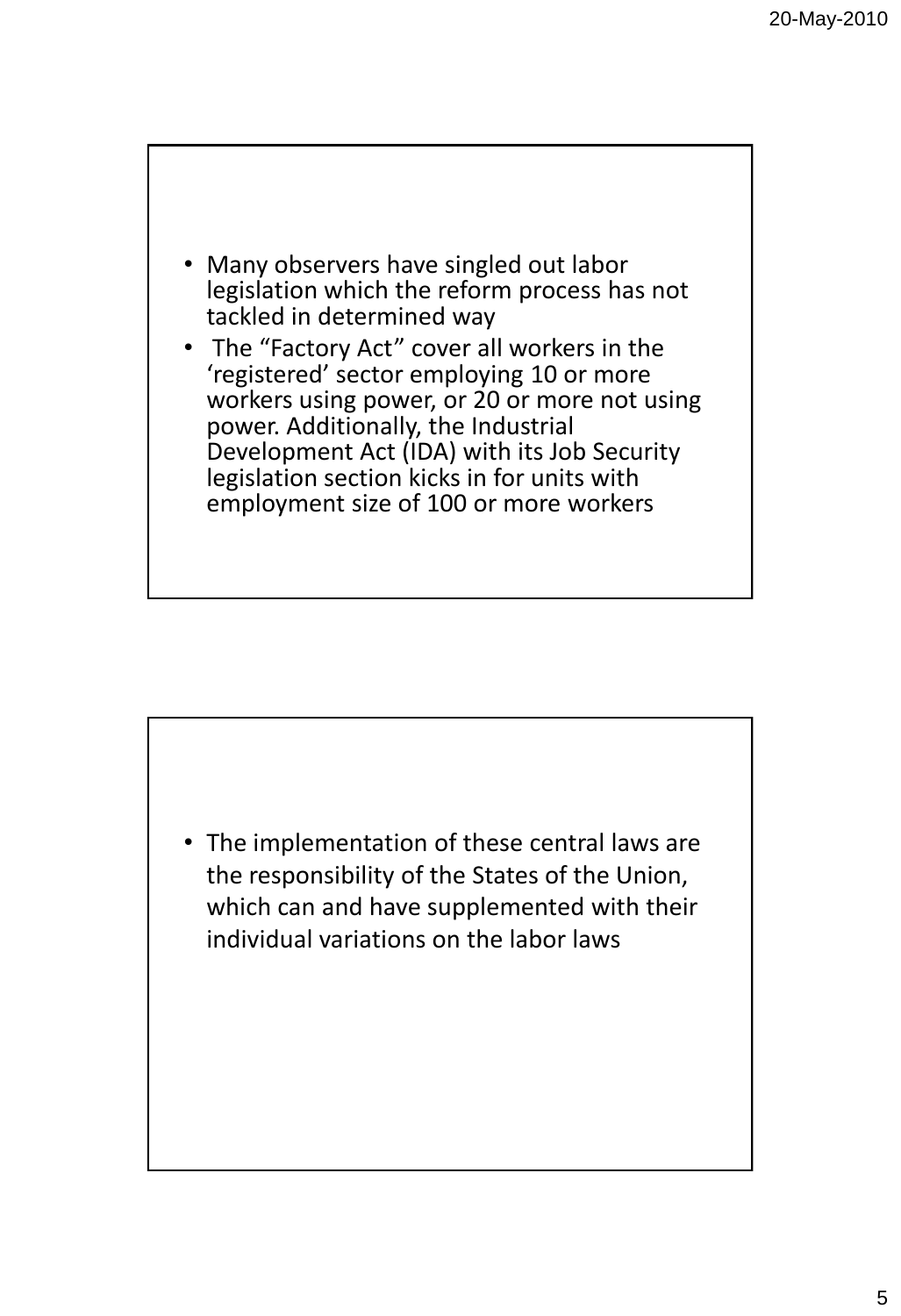- How important are labor laws relative to other problems faced by employers? One source of evidence is the World Bank's annual *Invest Climate Assessment (ICA)* and *Doing Business Surveys (DBS)* in a large number of countries
- *A comparative study of the ICA for 2006* found that labor regulations were *not* in the list of major difficulties singled out by business respondents: it was in the case of South Africa, but not Brazil



• Corruption (37%) tops the list of the five most important business constraints reported, followed by Power (electricity) shortage (29%); Tax Rate (28%); Tax administrations (27%) and Policy Uncertainty (21%).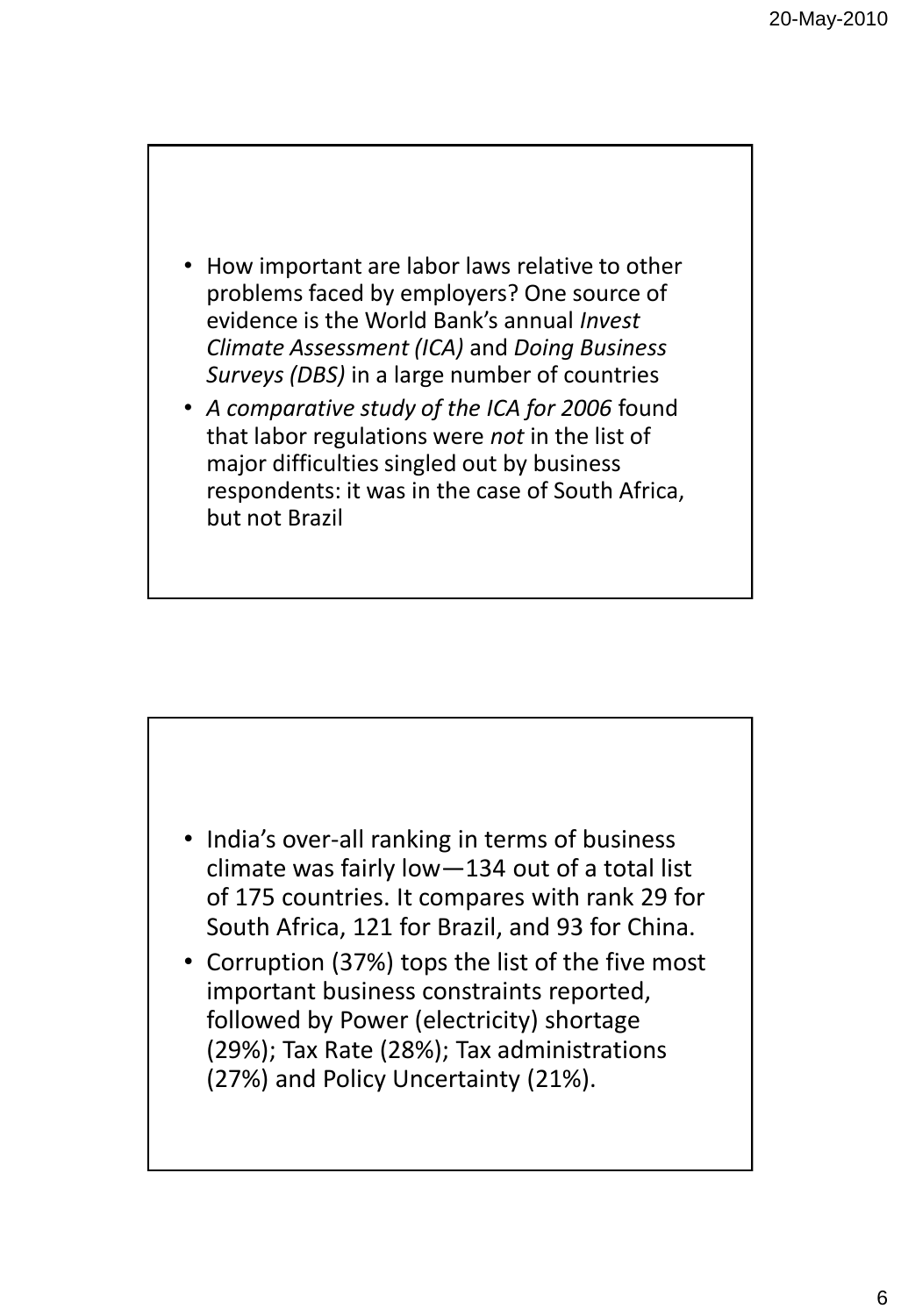• It might be suggested that the prime difficulty pointed out by Indian businesses –corruptionpartly refers to the bribes needed to be paid to labor inspectors to evade labor laws. But the important point to note is that labor regulations are only a part of the total regulatory framework and businesses seem to think that labor related difficulties are not the most important.

• The ICA Report of 2006 correctly emphasizes the point that managers of existing firms in the formal sector represent a biased sample in so far as they have already succeeded in establishing their existence in the sub-sector. They do not provide an evaluation of the constraints faced by firms which seek to grow in size from the informal to the formal sector.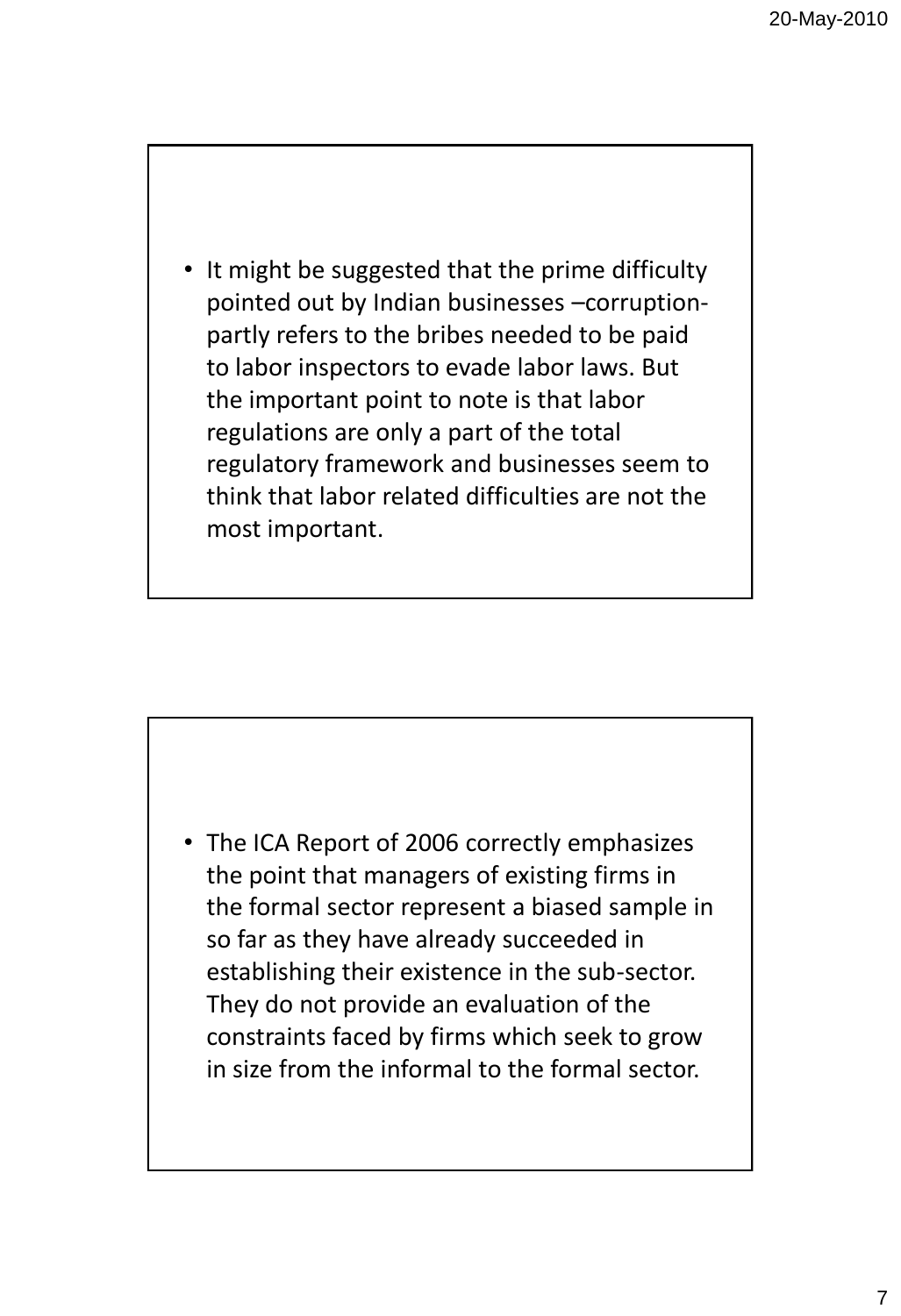• Infrastructure problems are high on the list of constraints other than labor regulations. Inadequate supply of power produces not only low productivity of small dispersed units, but it also accentuates the need for heavy lump-sum capital investment for firms needing to provide their own generators for electricity, and biases the economies of scale favoring very large units

- In spite of the recent boom in construction India suffers from an adequate supply of transport systems which have discouraged spatial dispersion.
- The substantial employment in important industries which have the dominated the DME sector (6-9 employment size) in India is located in a few cities or towns where they often have to compete for infrastructural facilities with large units.